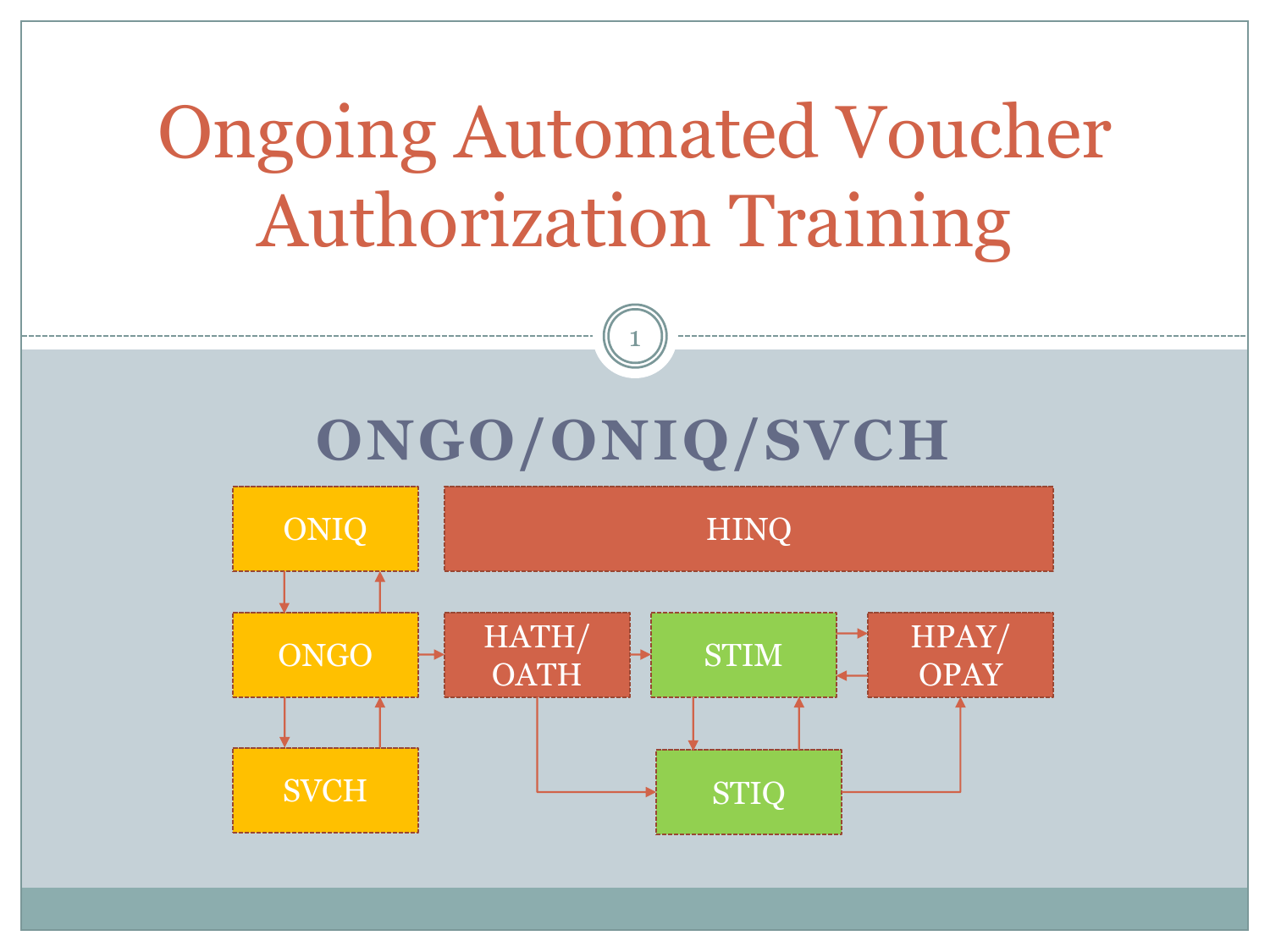## Overview of Changes Covered in Training

2

- Automated process to create and issue vouchers
	- Vouchers will begin to be issued 6 business days prior to the beginning of the next pay period.
- Quickly review ongoing authorizations by;
	- Consumer prime #
	- Provider #
	- Authorization end date
- Suspended voucher queue
	- Similar to the '512 suspend queue' for Adult Foster Homes
	- o Should be reviewed by staff at least twice monthly
		- Case managers and voucher specialists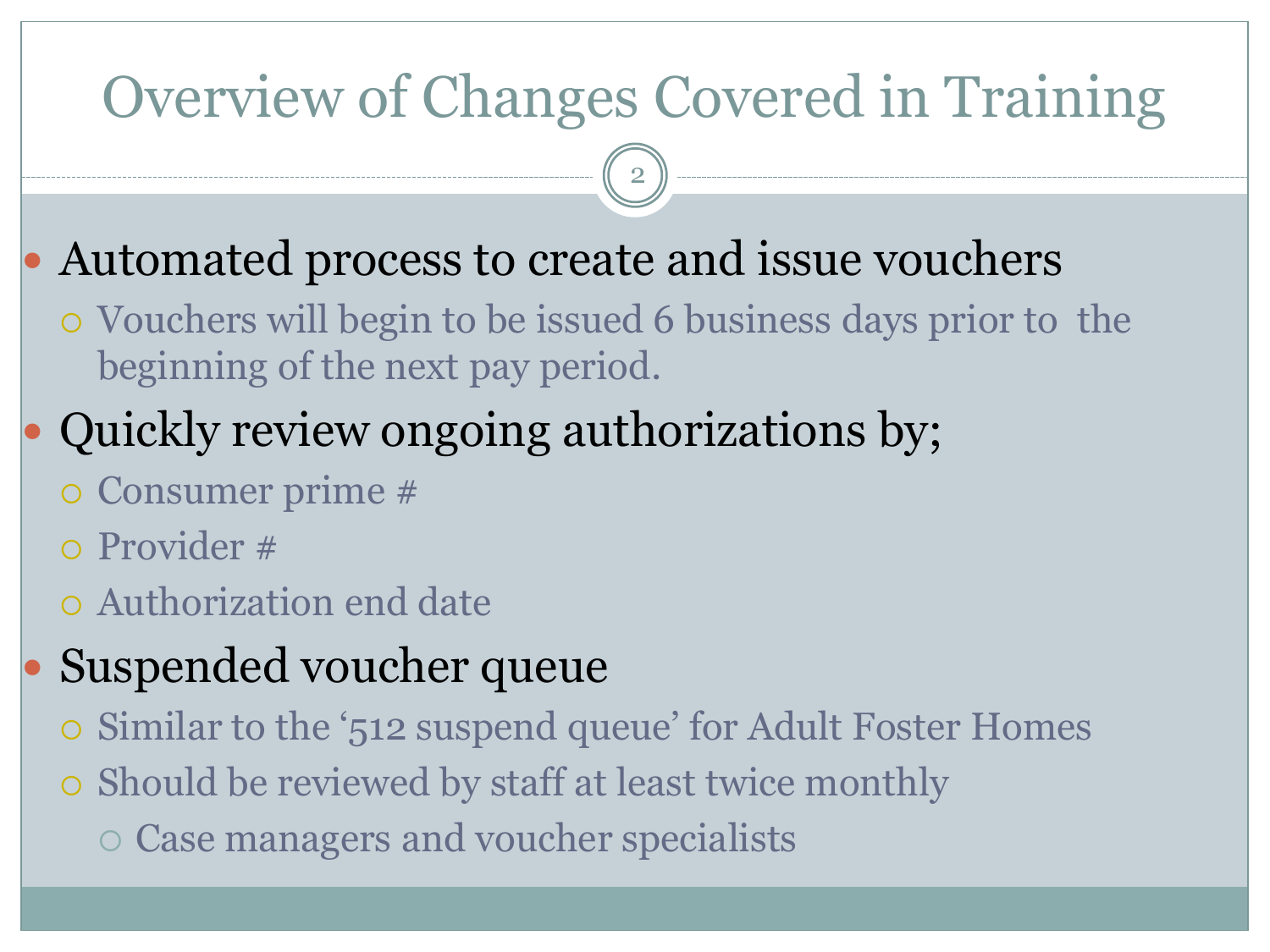#### **Creating an OnGoing Authorization**

3

ONGO system will use data entered while processing and creating the current voucher.

#### Process:

- HCW submits correctly completed voucher for payment 4/1.
- Voucher specialist enters information necessary for payment (STIM/HPAY/OPAY/MPAY)
- After completing payment voucher specialist will issue next voucher
- This creates an Ongoing Authorization through the end of the current service plan.

| <b>HATH</b> $\text{Prime}\#$ Provider $\#$ In-home Service Authorization    | 03/21/2016                         |
|-----------------------------------------------------------------------------|------------------------------------|
| Trans Typ $\overline{H}$ and Upd Date 03/21/2016 Upd RACF                   | Not on file                        |
| Vch Nmbr 00000000 Prcs Tran                                                 |                                    |
| <b>Prim Id</b> $Prime #$ Recip Client Name                                  |                                    |
| Prov Nmbr Provider # Prov Name Provider Name Name City/St CAMAS, WA         |                                    |
| Service Auth Beg 16/03/16 Auth End 16/03/31 Lst Work 00/00/00               |                                    |
| Cat APD Contact Br 0311 Auth Wkr 999 OR CITY SPD                            |                                    |
| Hrly/Hrly Paid Leave $(Y/N)$ $Y$ Spousal Pay $(Y/N)$ N                      |                                    |
| Live-In (Y/N) N Days per wk: _ Days work: Su _ M _ T _ W _ Th _ F _ S _     |                                    |
|                                                                             |                                    |
| MHD/DD Pers Care Prov (Y/N) N CIIS (Y/N) N Behav Spt (Y/N) N                |                                    |
| Mileage $(Y/N)$ $Y$ Pub Trans Allowance $(Y/N)$ N                           |                                    |
| Proc Description Units/Mil Rate Line Tot                                    |                                    |
| 0C111 Hourly ADL/IADL 75.00 14.0000 1,050.00                                |                                    |
| 0T111 Mileage/Pub Trans 25.00 0.4850 12.13                                  |                                    |
|                                                                             |                                    |
|                                                                             |                                    |
|                                                                             |                                    |
|                                                                             |                                    |
| Tot Svc Units 75.00 Auth Clm 1,062.13                                       |                                    |
| Err Code:                                                                   | $\sqrt{}$ F9=OnGoing Authorization |
| Msg: 83 Vchr record 16000667 added -- OnGoing Auth created until 09/30/2016 |                                    |

For the system to create an Ongoing authorization the voucher being created must be for dates in the future (past the current date).

The voucher being created must be for the complete time period. Ex:  $1^{st}$  –  $15^{th}$  or  $16^{th}$  – End of Month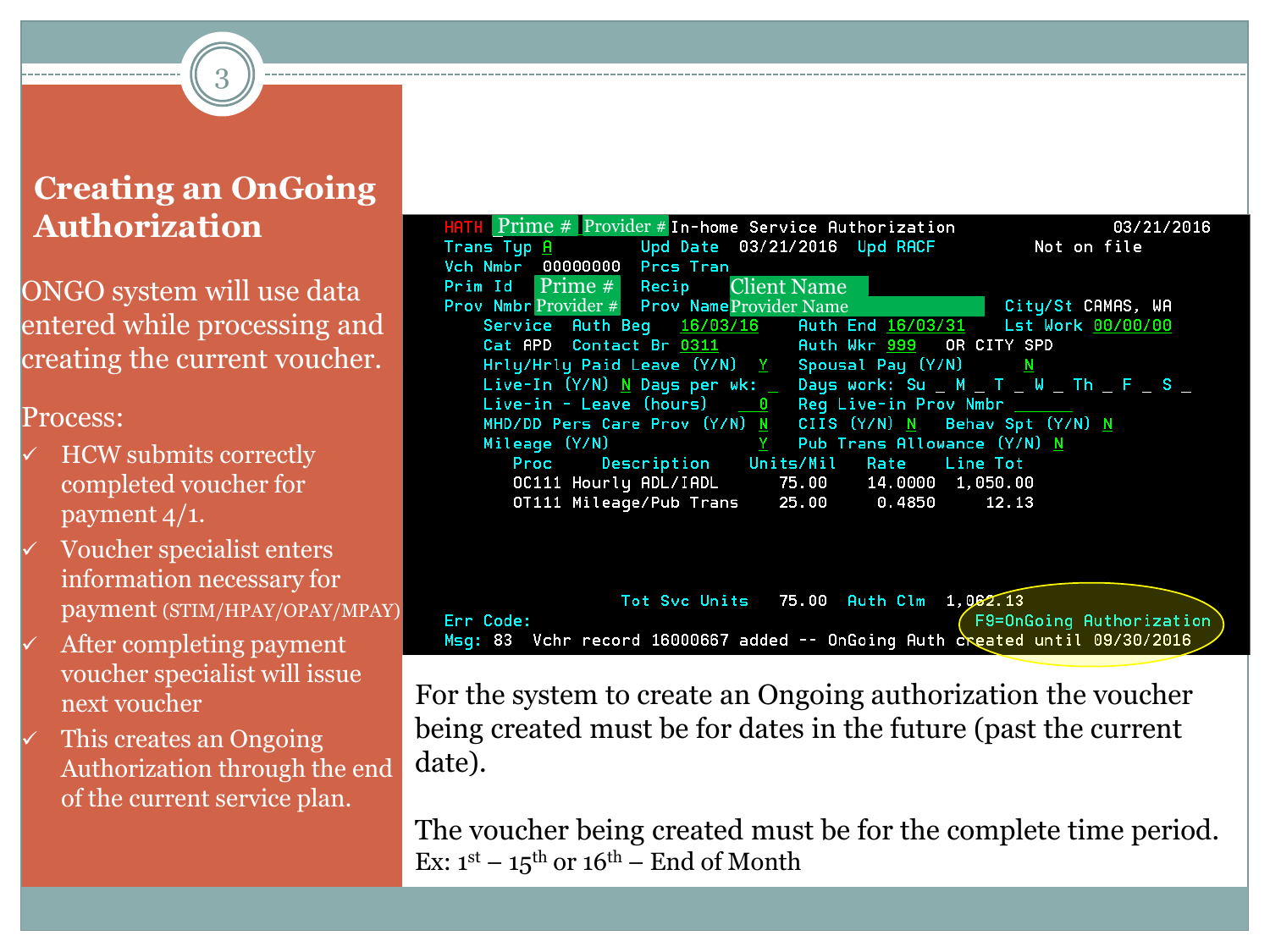### Additional Notes for Creating an Ongoing Authorization

4

An ongoing authorization will be created;

- 1. When paying a voucher (598B or new 598T) for 04/01
- 2. When the client is reassessed
- 3. When there are changes in service such as live-in to hourly etc.

The message shown on the previous slide will only be displayed the FIRST TIME an ongoing authorization is created

- It will not say it each time a voucher is processed / paid

Users only have to create the ongoing authorization one time. When paying the voucher for the next period the fields to create and print a new authorization should be gone

- This piece of functionality is still be tested by the development team
- After users have completed paying a voucher (updating status to ready to pay (35 status)), the system will look to see if an ongoing authorization exists, if it does the system will hide the 'create new authorization' and 'print 598B' fields

Notice on the screen shot there is NOT an option to create/print the next authorization, rather the user is directed to Ongoing Authorization (ONGO) screen

- **When paying from MPAY/OPAY/HPAY and there is a current ONGO, user should not say they want to authorize another voucher**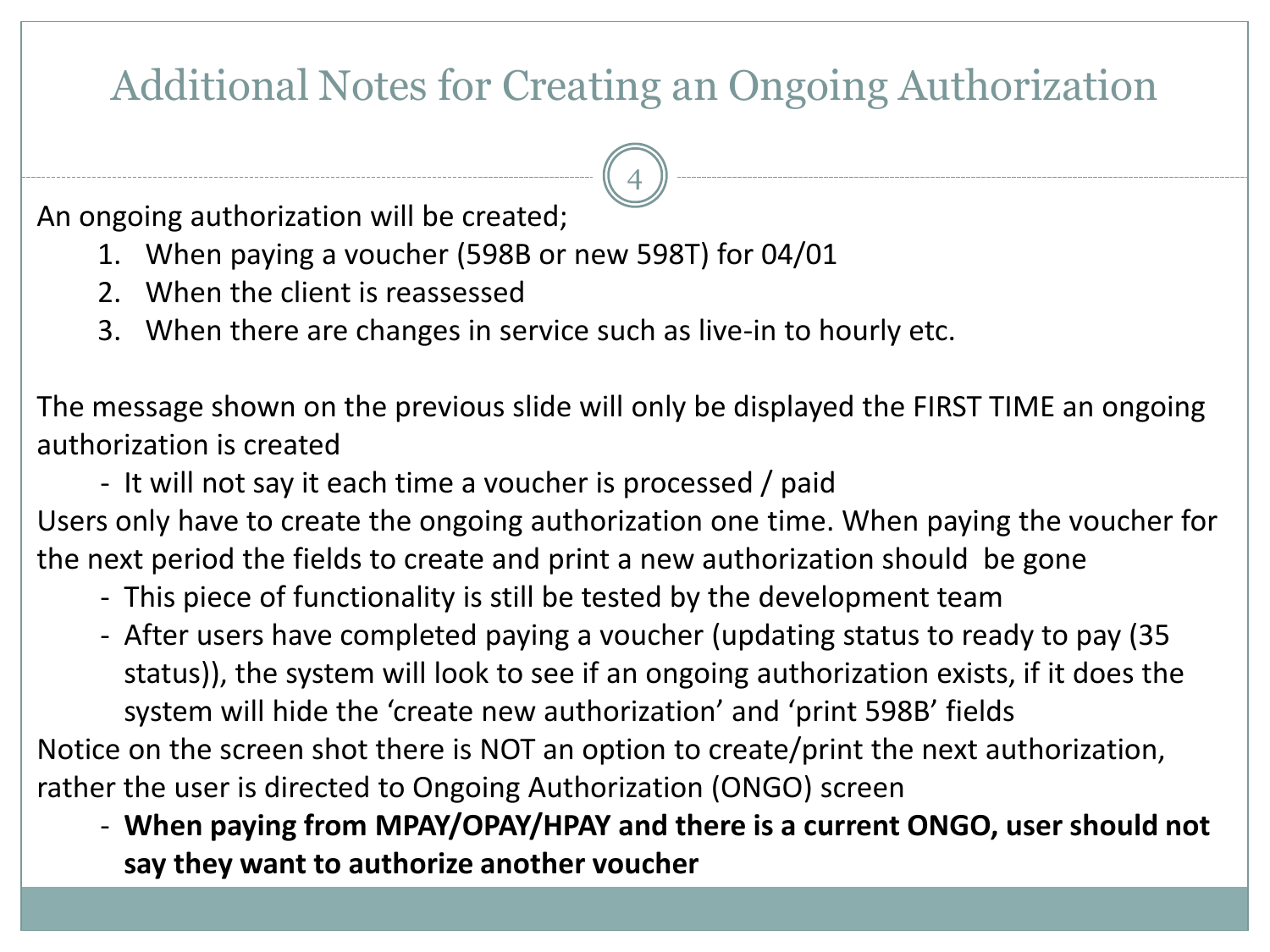#### **Review Ongoing Auth.'s (ONGO)**

5

Each provider consumer combination will have an Ongoing Authorization.

• When multiple HCWs work for one consumer each HCW will have one Ongoing Auth.

The ONGO will show service case information including;

- Auth begin and end date
- Type of services
- Service authorized for each period

NOTE: This means vouchers may now be offset based on consumer choice.\*



\*A consumer may chose to split their hours 50/50 or front/back load the hours to meet their needs.

To do this, the voucher specialist may edit the unit fields highlighted above.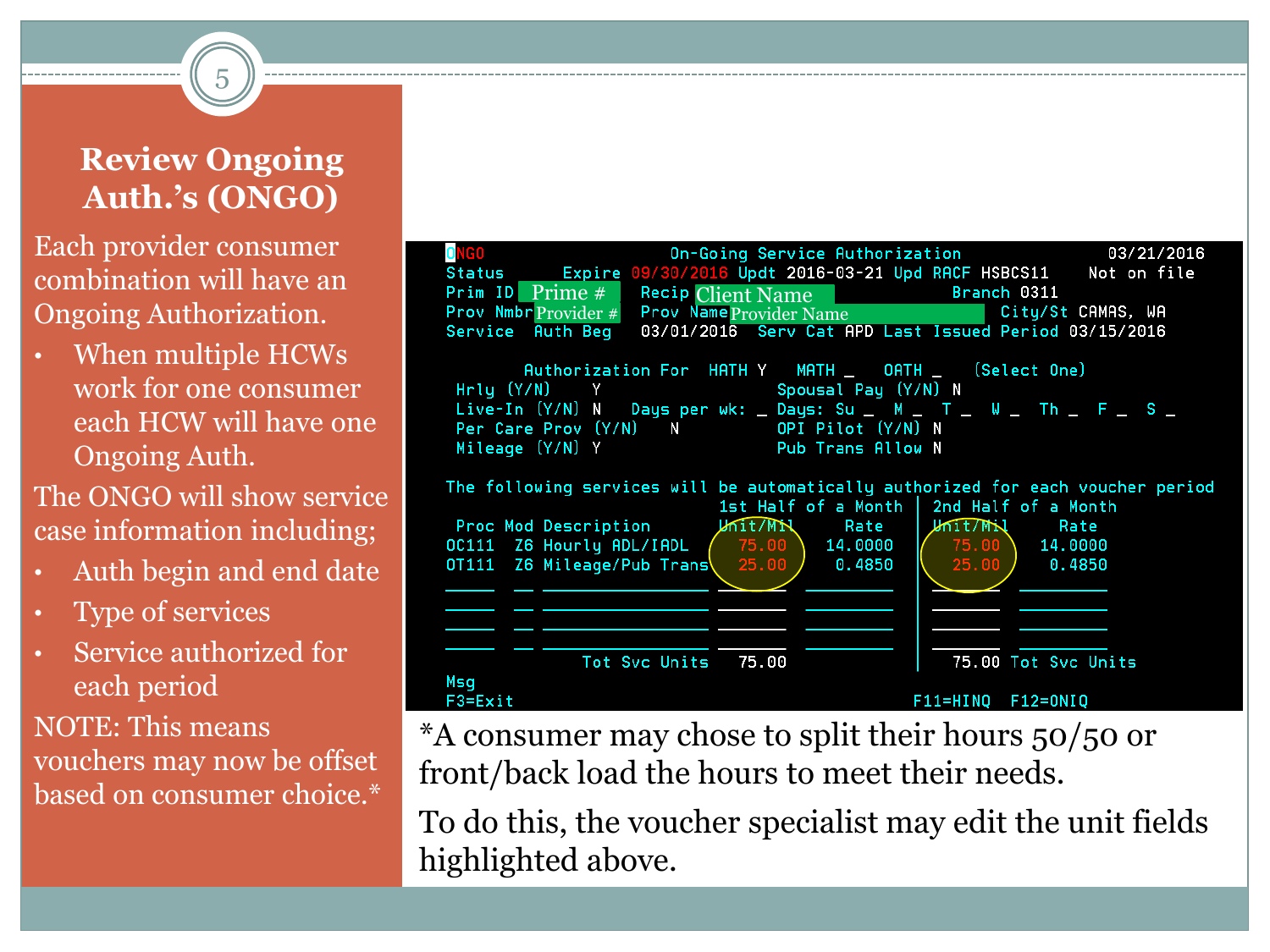### Additional Notes for Reviewing Ongoing Authorizations

6

Expire date:

- $\triangleright$  Will be the end of the client current assessment (it could be a year or 2 months).
- $\triangleright$  Will need to be ended or closed when the client no longer needs services for any reason.
- $\triangleright$  Will be used on ONIQ to warn users that they need to create a new ONGO.

Last Issued period:

 $\triangleright$  Will be populated with the date the of the last issued voucher that will be later used when trying to process the next voucher.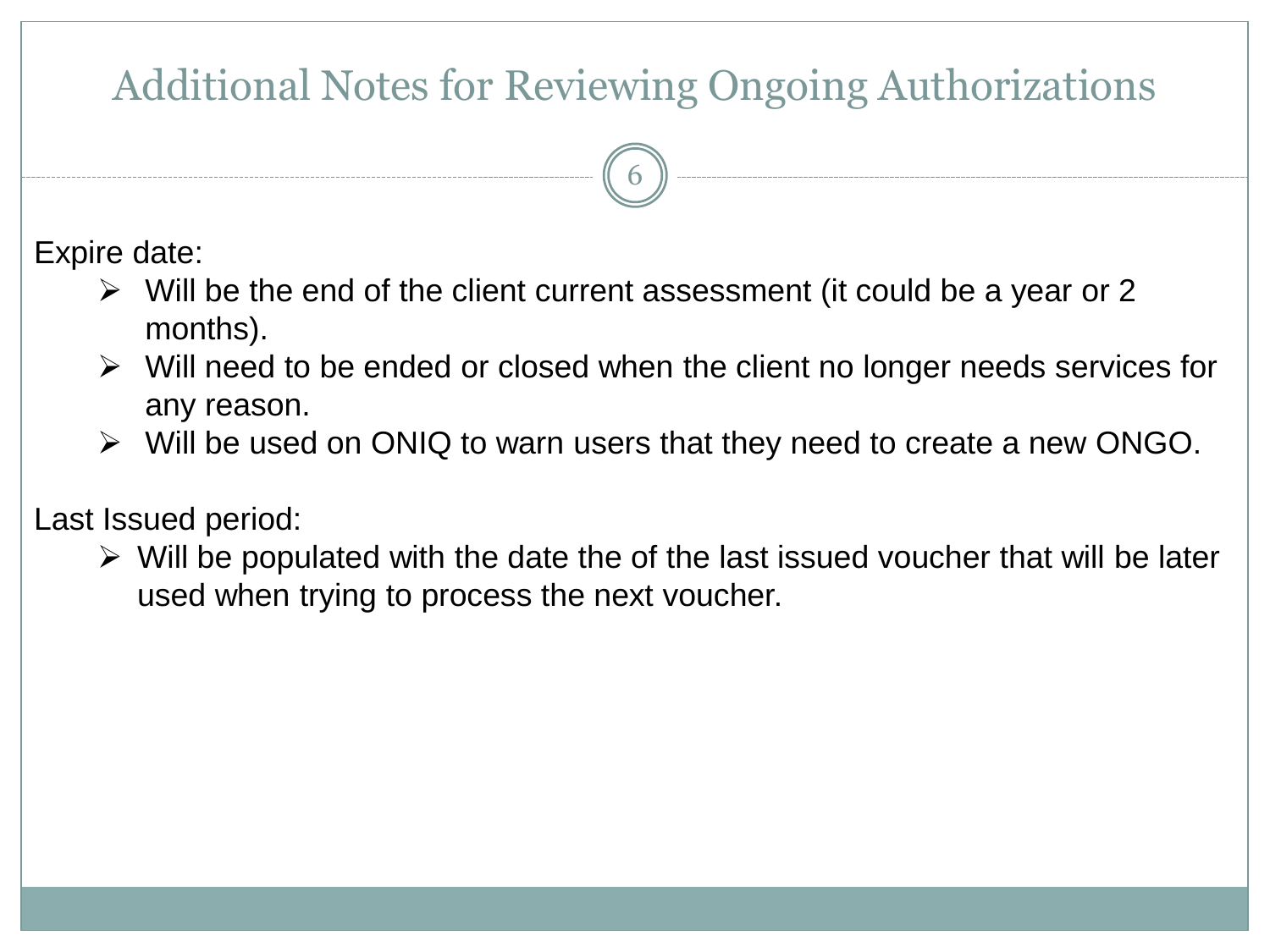#### **Ongoing Auth.'s (ONGO) cont.**

7

To end an ongoing authorization type the end date over the date in the 'Expire' field.

When the ongoing authorization has been ended\* staff may create a new one by issuing a voucher through HATH/MATH/OATH.

\*Note that most ongoing authorizations will expire on their own, staff will not be required to go in and enter an end date.

### **Ending an ongoing authorization or Creating a new ongoing authorization**

| Prim ID Prime #<br><b>Prov Nmbr</b> Provider $#$<br>Auth Beg<br>Service                                                                                                                                                                                            | Recip Chent Name Branch 2411 | DR-Gaing Service Authorization 03/22/2016<br>Status (Expire 05/31/2016)Updt 2016-03-22 Upd RACF HSSLA02 APODACA, STA<br>Prov Name Provider Name City/St PORTLAND, OR<br>03/01/2016 Serv Cat APD Last Issued Period 03/15/2016 |  |  |  |  |
|--------------------------------------------------------------------------------------------------------------------------------------------------------------------------------------------------------------------------------------------------------------------|------------------------------|-------------------------------------------------------------------------------------------------------------------------------------------------------------------------------------------------------------------------------|--|--|--|--|
| Authorization For HATH Y MATH _ OATH _ (Select One)<br>Hrig (Y/N) Y Spousal Pay (Y/N) N<br>Live-In (Y/N) N Days per wk: _ Days: Su _ N _ T _ W _ Th _ F _ S _<br>Per Care Prov (Y/N) N OPI Pilot (Y/N) N<br>Mileage (Y/N) N<br><b>Example 20 Pub Trans Allow N</b> |                              |                                                                                                                                                                                                                               |  |  |  |  |
| Proc Mod Description Unit/Mil Rate   Unit/Mil Rate<br>0C111 Z6 Hourly ADL/IADL 60.00 14.0000 60.00 14.0000                                                                                                                                                         |                              | The following services will be automatically authorized for each voucher period<br>1st Half of a Month   2nd Half of a Month                                                                                                  |  |  |  |  |
| Tot Svc Units 60.00<br>Msg<br>$F3 = Exit$                                                                                                                                                                                                                          |                              | 60.00 Tot Syc Units<br>$F11 = HINO$ $F12 = ONIO$                                                                                                                                                                              |  |  |  |  |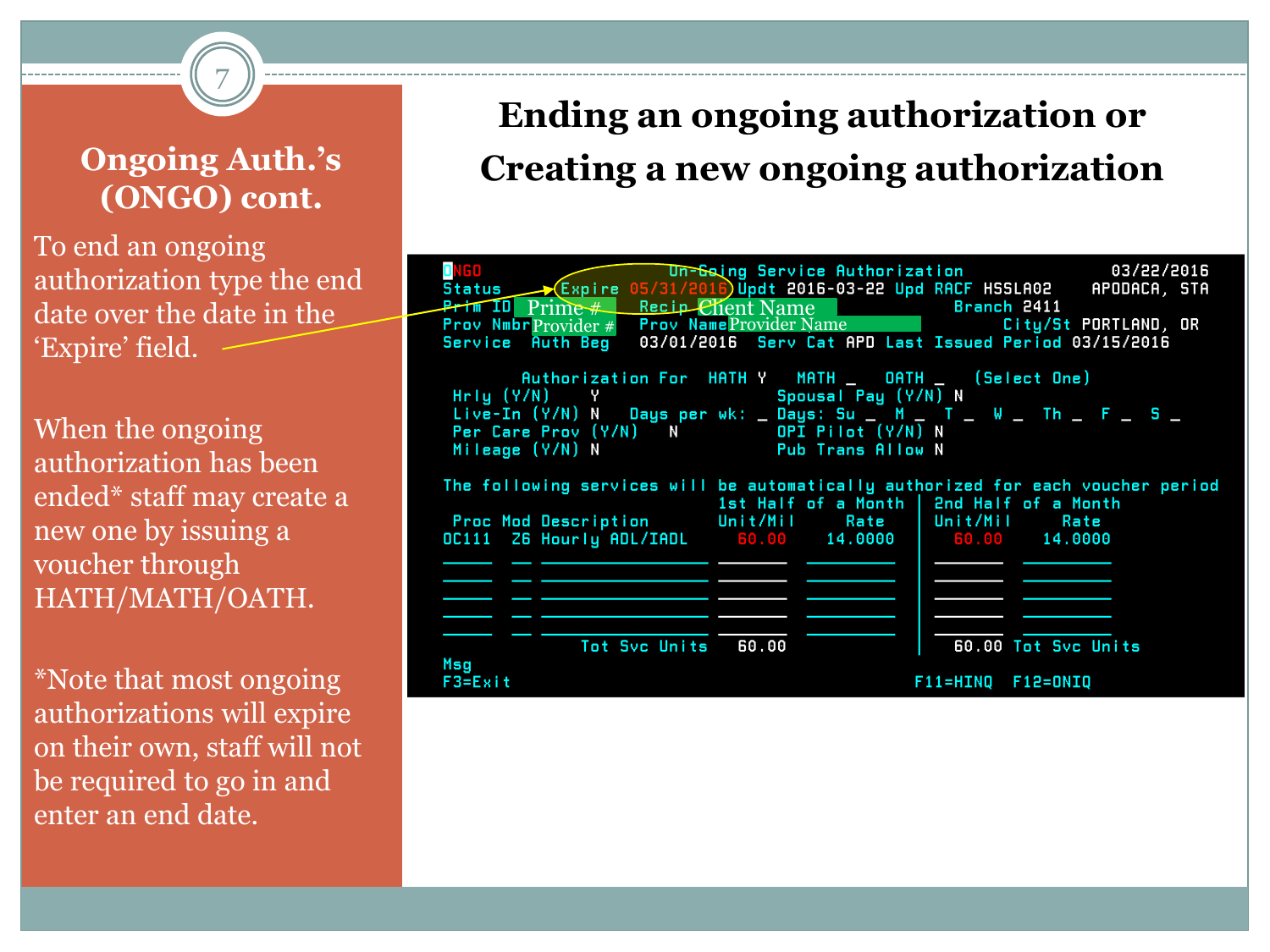### Additional Notes for Reviewing Ongoing Authorizations

8

An ongoing authorization should be ended when;

- 1. The consumers service plan changes (live-in to hourly, hourly to a facility, etc)
- 2. When the client is no longer eligible for services
- 3. When the client no longer needs services

Ongoing authorizations will expire on their own based on service plan information from SELG

When the ongoing authorization expires staff must create a new one.

- If a new ongoing authorization is not created no new vouchers will be issued and nothing will show up in the SVCH suspend queue

To create a new ongoing authorization case managers must provide voucher specialists with a new 546N

- Voucher specialists create the ongoing authorization by typing, HATH/MATH/OATH,Prime#,Provider#,Branch# Staff must then complete the screen based on the 546N provided Staff will select 'YES / YES' on the options to add voucher file and print 598 They will then see a message alerting them a new Ongoing Auth has been created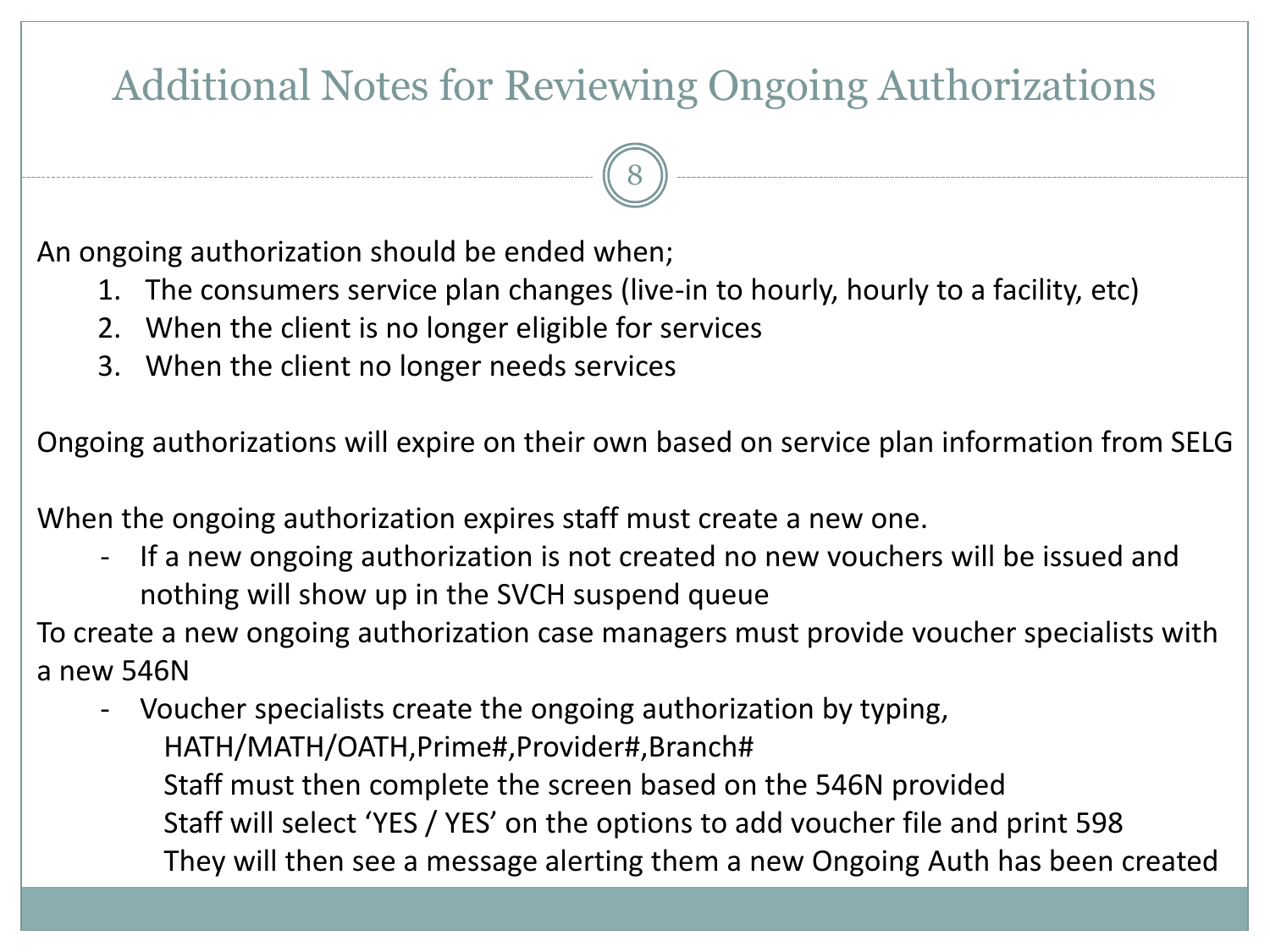#### **Changing/editing an ongoing auth.**

9

Staff should only edit the ongoing authorization when the service plan is changing permanently moving forward.

If this is a one time change staff should void the existing authorization(s) and create the new authorization.\* \*See CEP Manual, pg 51

This will create a new voucher number, but it will not change the ongoing authorization.

When an ongoing authorization is created it will default the authorization as an even split of hours (shown below).



To change the hours authorized in each half of the month type in the correct amount in the units field, to the right  $\phi$ f the service description.

|  | <b>Proc Mod Description</b><br>OC111 Z6 HOURLY ADL/IADL<br>0T111 Z6 MILEAGE/PUB TRANS | Upit/Mil<br>$\sqrt{50.00}$<br>$25.00$ $/$ | 1st Half of a Month<br>Rate<br>14.0000<br>0.4850 | Unit/Mil<br>(100.00)<br>25.00/ | 2nd Half of a Month<br>Rate<br>14.0000<br>0.4850 |
|--|---------------------------------------------------------------------------------------|-------------------------------------------|--------------------------------------------------|--------------------------------|--------------------------------------------------|
|  | Tot Svc Units                                                                         | 75.00                                     |                                                  |                                | 75.00 Tot Svc Units                              |

When the correct units are displayed press Enter to update the screen, then press F9 to save.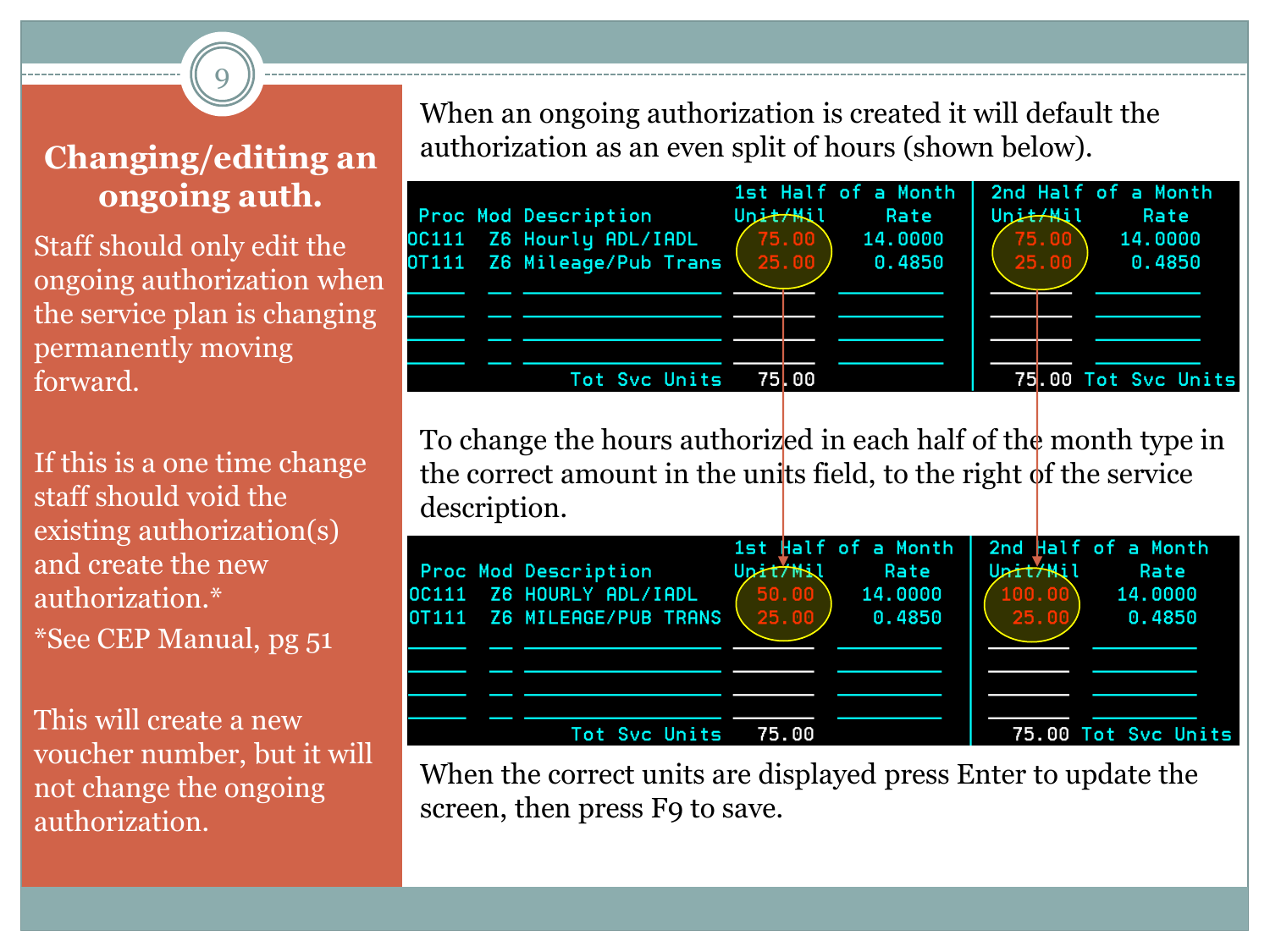### Additional Notes for Changing/Editing Ongoing Authorizations

10

If there is a change in the service plan (HCW filling in, emergency, etc.) staff should create a voucher for that time frame manually because it is not part of normal schedule.

- Staff must void the system generated voucher and create a new one. The system does **NOT** prevent the user from entering more hours than were authorized on the 546.

- The system prevents users from entering more hours than allowed in the table.
- The cap in the table is currently set at 230 hours for hourly service plans
- Exceptions are higher in table on a case by case basis

The system is unable to review service plan hours because they are not pulled by the system daily.

- Currently the system only gets service plan hours once each month, creating potential for errors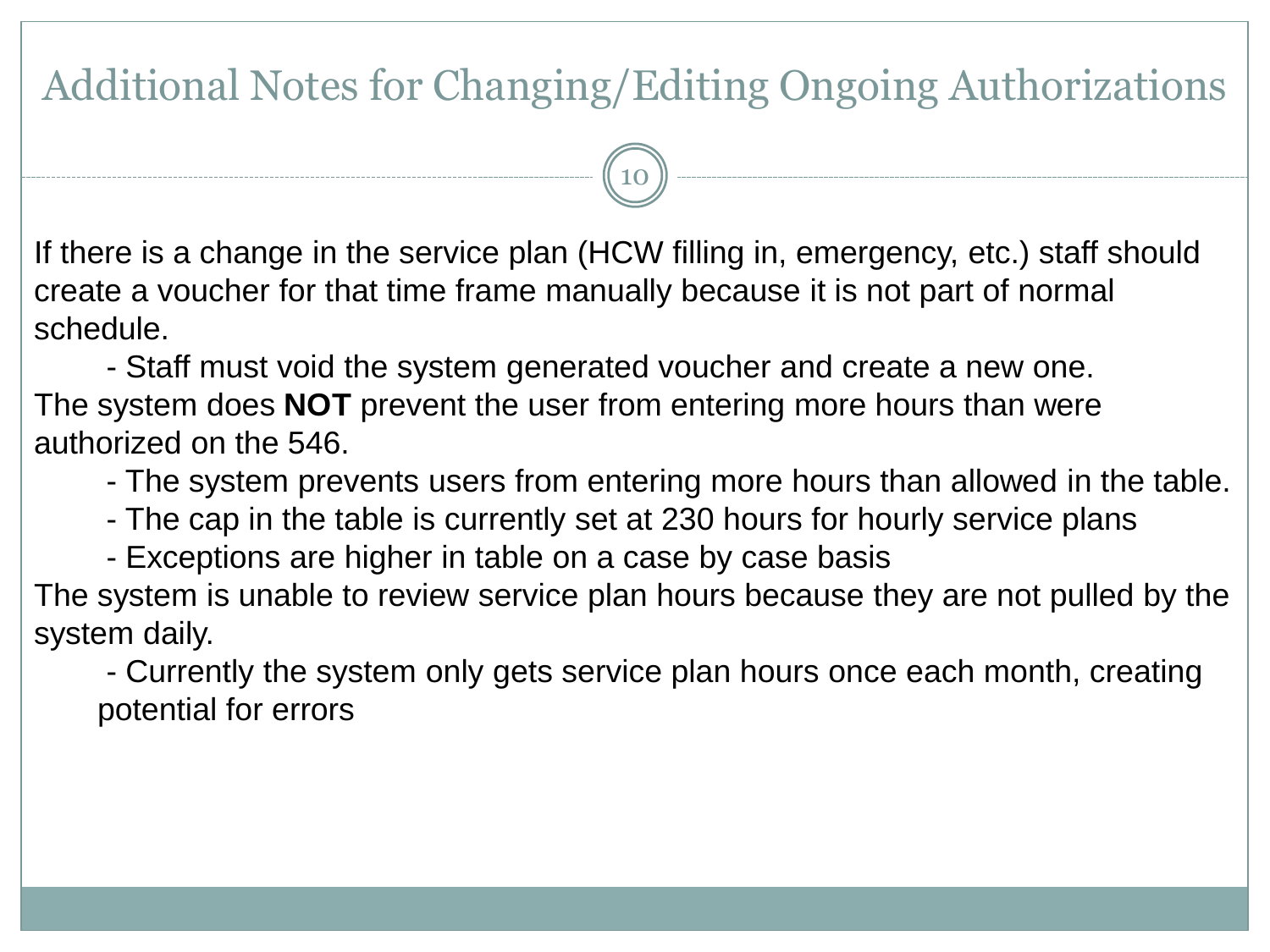#### **Review Ongoing Inquiries (ONIQ)**

11

ONIQ shows current and historical ongoing auth's Ongoing authorizations can be search by;

- Branch  $#$   $*$
- Prime #
- Provider #
- Expiring authorizations

\*When the branch field is populated it will override other search criteria. The system will default to the users branch so the field DOES NOT need to be populated.



Mark the field to the left of authorization with any character and press Enter to open.

This will open the selected ongoing authorization on the ONGO screen.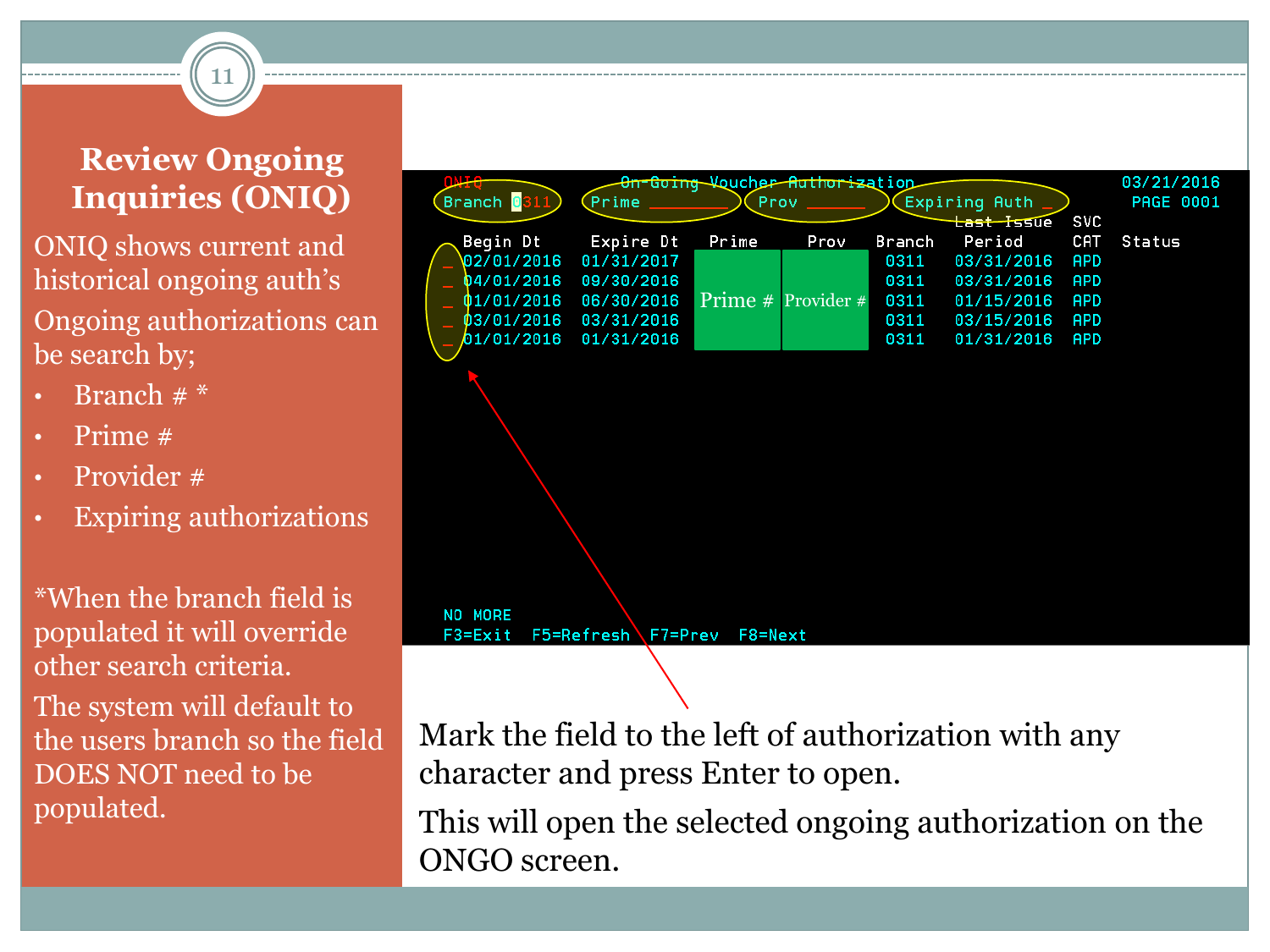### Additional Notes for Reviewing Ongoing Inquiries (ONIQ)

12

This screen is designed to give users a quick view of existing authorizations

When a case manager is setting up a new service plan, or adding a HCW to an existing service plan they can review the screen sorting by provider #. This will quickly show the user how many ongoing authorizations the provider has.

This will help case managers determine if the HCW has the capacity or availability to provide services needed by the consumer

- Will display HCWs who provide service to APD, OPI, DD PC20 and AMH PC20 consumers
- Will not display ongoing authorizations to DD consumers served through eXPRS system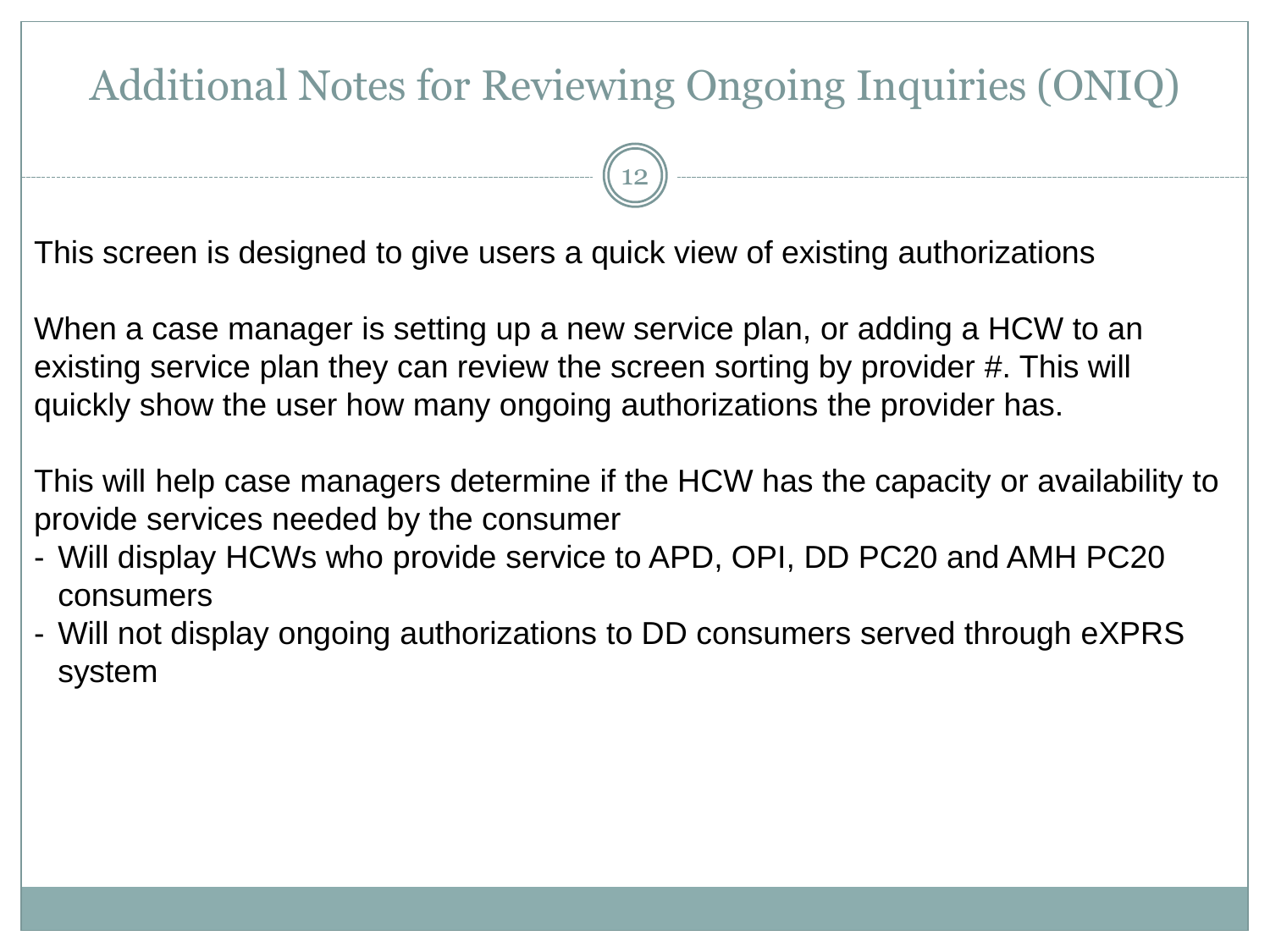#### **ONIQ cont. Sorting by expiring authorization**

13

Cases expiring will require a new 546N (service plan) and a new Ongoing Authorization.

 $\triangleright$  The system will not automatically continue issuing voucher without a valid ongoing auth.

This screen may be used by management and case managers in determine when cases are coming due.



Marking expiring flag will look and sort expiring ONGO authorizations due to expire within the next two months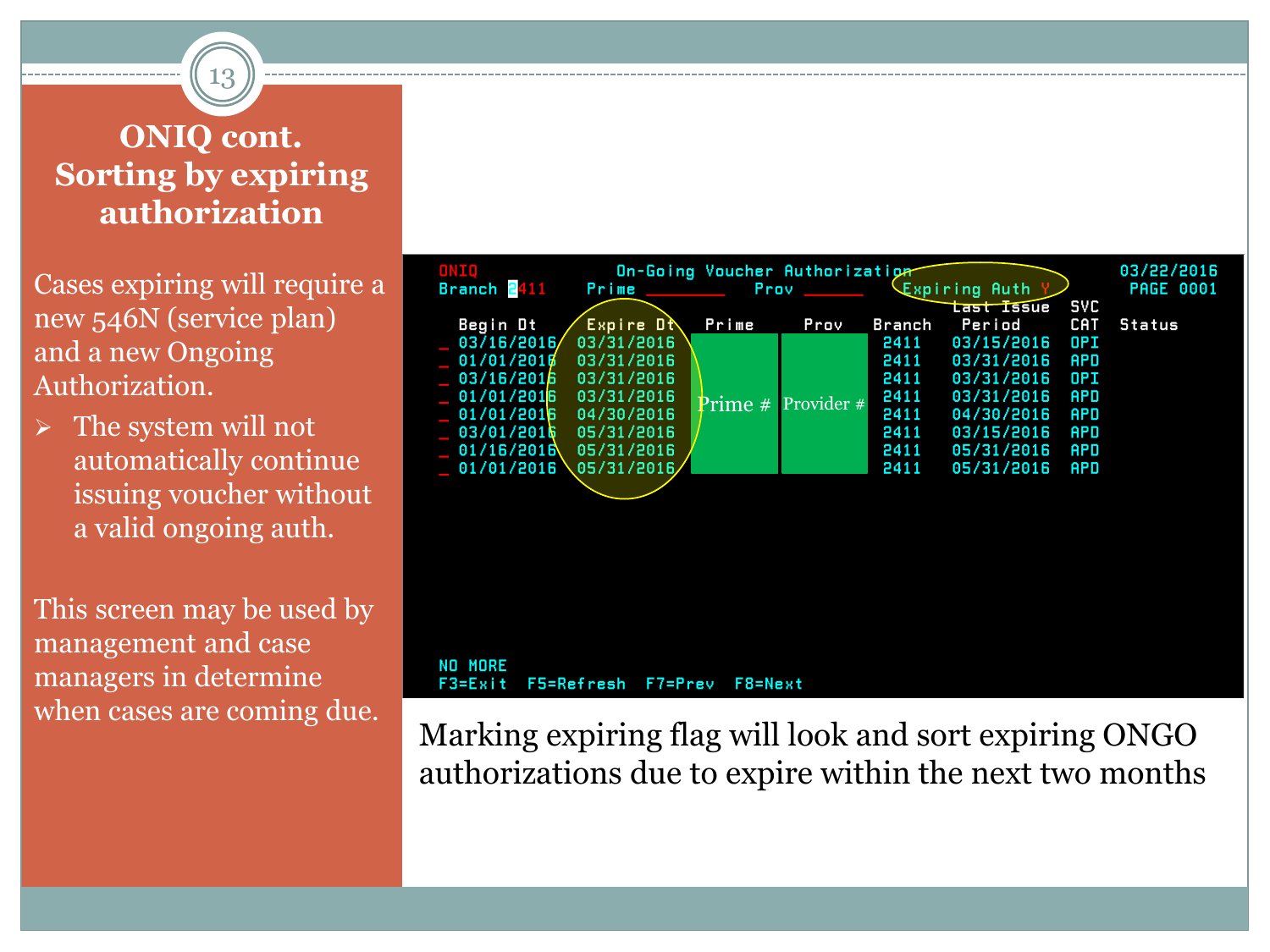### **Suspended Voucher Queue (SVCH)**

14

- $\checkmark$  Accessed by typing SVCH into a blank mainframe screen and pressing Enter.
- $\checkmark$  Users can search by branch # or provider #

Displays ongoing authorizations by pay period when the system was unable to issue the voucher.

The system will attempt to issue for up to 3 service periods prior to the authorization is suspended.

| <b>SVCH</b><br>Branch 2411 Prov |             | Suspense Vouchers |                                                           | 03/21/2016<br>Page 0001 |
|---------------------------------|-------------|-------------------|-----------------------------------------------------------|-------------------------|
| DEL PRIME                       | <b>PROV</b> |                   | BR SERV BEGIN SERV END SUSPENSE REASON                    |                         |
|                                 |             |                   | 2411 01/16/2016 01/31/2016 277 NO MATCHING CASE DESC FOR  |                         |
|                                 |             |                   | 2411 02/01/2016 02/15/2016 277 NO MATCHING CASE DESC FOR  |                         |
|                                 |             |                   | 2411 02/01/2016 02/15/2016 P238 Restricted Prov. may not  |                         |
|                                 |             |                   | 2411 02/16/2016 02/29/2016 277 NO MATCHING CASE DESC FOR  |                         |
|                                 |             |                   | 2411 02/16/2016 02/29/2016 P238 Restricted Prov. may not  |                         |
|                                 |             |                   | 2411 02/16/2016 02/29/2016 JH017 This provider is no long |                         |
|                                 |             |                   | 2411 03/01/2016 03/15/2016 JH017 This provider is no long |                         |
|                                 |             |                   | 2411 03/01/2016 03/15/2016 A92 BREAK IN ELGR STATUS       |                         |
| Prime #                         | Provider    |                   | 2411 03/01/2016 03/15/2016 277 NO MATCHING CASE DESC FOR  |                         |
|                                 |             |                   | 2411 03/16/2016 03/31/2016 013 Service hours exceed allow |                         |
|                                 |             |                   | 2411 03/16/2016 03/31/2016 013 Service hours exceed allow |                         |
|                                 |             |                   | 2411 03/16/2016 03/31/2016 JH017 This provider is no long |                         |
|                                 |             |                   | 2411 03/16/2016 03/31/2016 A84 NO SVC CAT FOUND FOR SERV  |                         |
|                                 |             |                   | 2411 03/16/2016 03/31/2016 A89 PERC/SVCCAT/PROC/CASE DESC |                         |
|                                 |             |                   | 2411 03/16/2016 03/31/2016 277 NO MATCHING CASE DESC FOR  |                         |
|                                 |             |                   | 2411 04/01/2016 04/15/2016 JH017 This provider is no long |                         |
|                                 |             |                   | 2411 04/01/2016 04/15/2016 A84 NO SVC CAT FOUND FOR SERV  |                         |
|                                 |             |                   |                                                           |                         |
| FOR MORE<br>F8.                 |             |                   |                                                           |                         |
|                                 |             |                   |                                                           |                         |

The system will try to re-issue the voucher each night, it will then be removed from the list when successfully issued.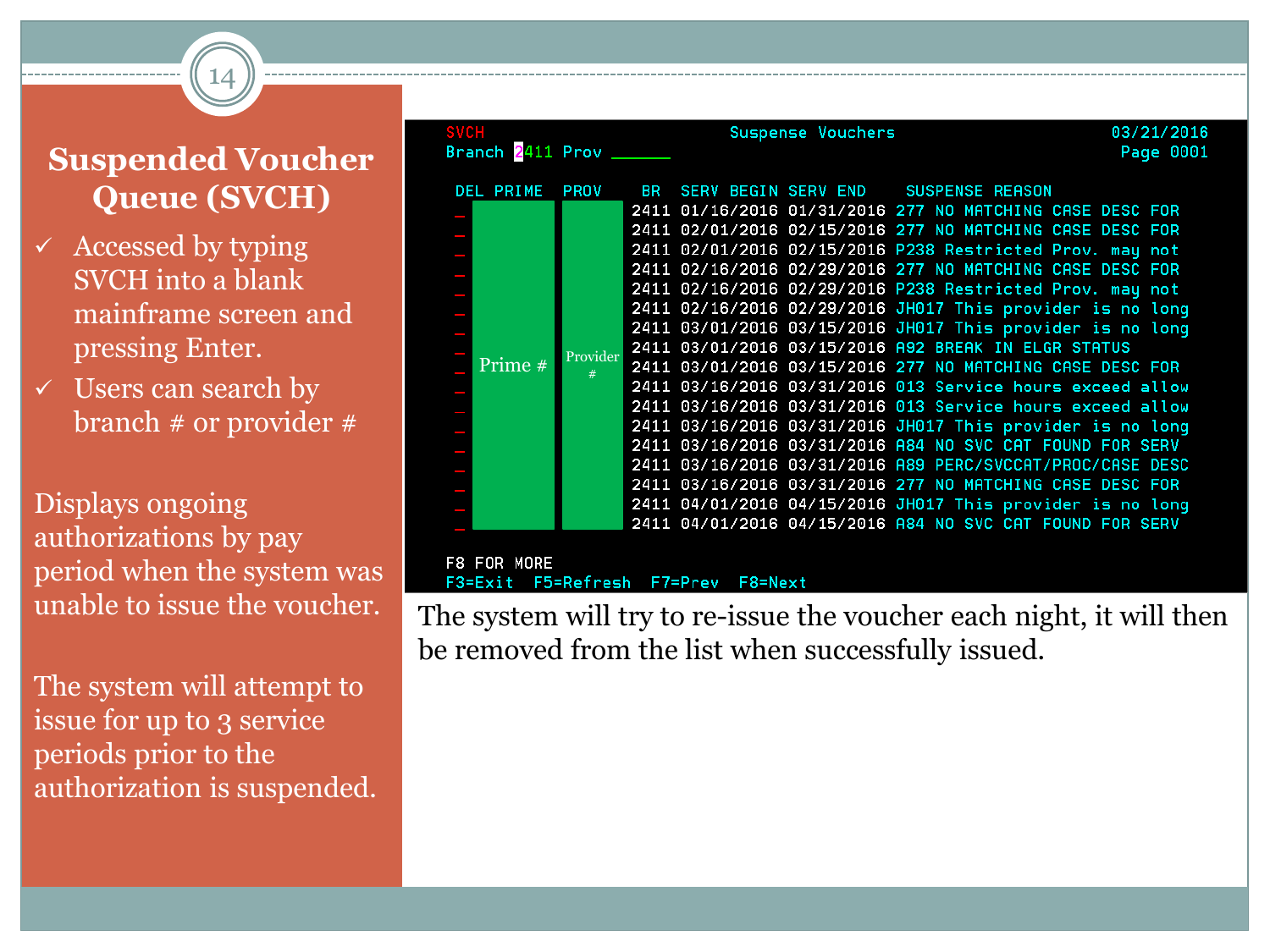### Additional Notes for Suspended Voucher Queue (SVCH)

15

The screen will provider users with reasons the system was unable to create the voucher.

These messages would have previously been seen by users when creating vouchers using HATH/MATH/OATH.

Case managers should review SVCH after the batch authorization cycle runs.

- The authorization cycle is scheduled to run 6 business days before the beginning of the next pay period.
- Case managers will be able to work the list and delete lines as issues are addressed.

The system will attempt to issue vouchers for two consecutive periods for a two month period.

- If the period is in the suspend queue that means the voucher was not created for the reasons listed.
- If the error is fixed within the two month time frame the system will automatically issue all vouchers (no additional user intervention required)
- If not addressed the errors within that two month time frame then they will need to manually create a voucher through appropriate \*ATH screen